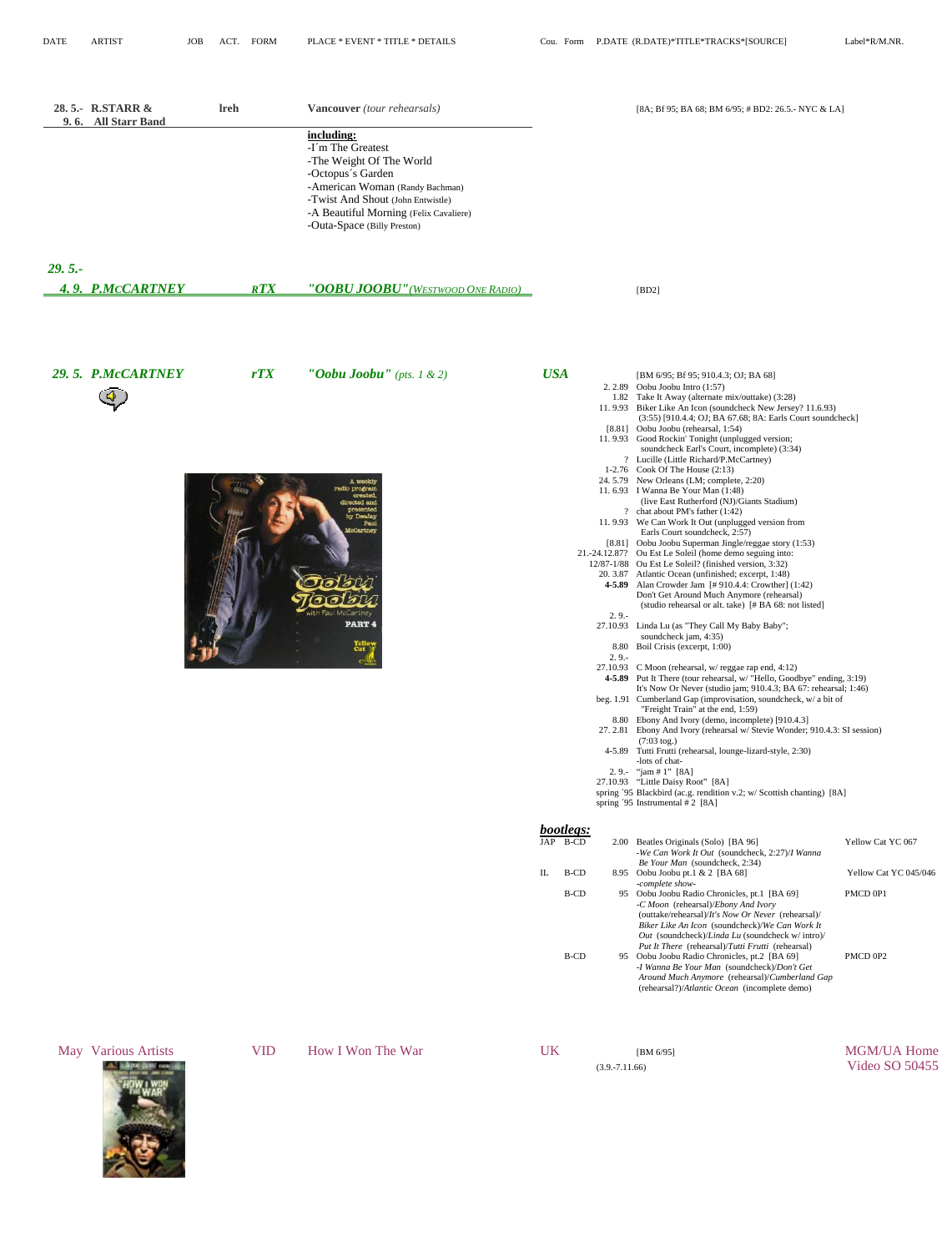| May 10cc                | CD          | <b>Mirror Mirror</b>                                                                                                                                                        |      | <b>GER</b>                      | 93<br>94 | [BA 68]<br>Yvonne's The One $(4:26)$<br>Code Of Silence (5:41)                           | <b>Zyx Music</b><br>30350-2 |
|-------------------------|-------------|-----------------------------------------------------------------------------------------------------------------------------------------------------------------------------|------|---------------------------------|----------|------------------------------------------------------------------------------------------|-----------------------------|
| <b>May-June R.STARR</b> | <b>Trec</b> | <b>Vancouver/Barnaby Studios</b><br>-TV promo spot for "Pizza Hut's Stuffed<br>Crust Pizza" (w/Monkees)<br>-Ringo Suttar commercial ("Suriorosi Ringo";<br>for Japanese TV) | 0:30 | original broadcasts:<br>USA tTX | 29.6.95  | [Bf $95; 8A$ ]<br>[8A; BD2; # BM 4/96; early '96]<br>"MAD ABOUT YOU" (NBC) -Pizza Hut ad |                             |



*[back to top](#page-0-0) back to month index back to start page*